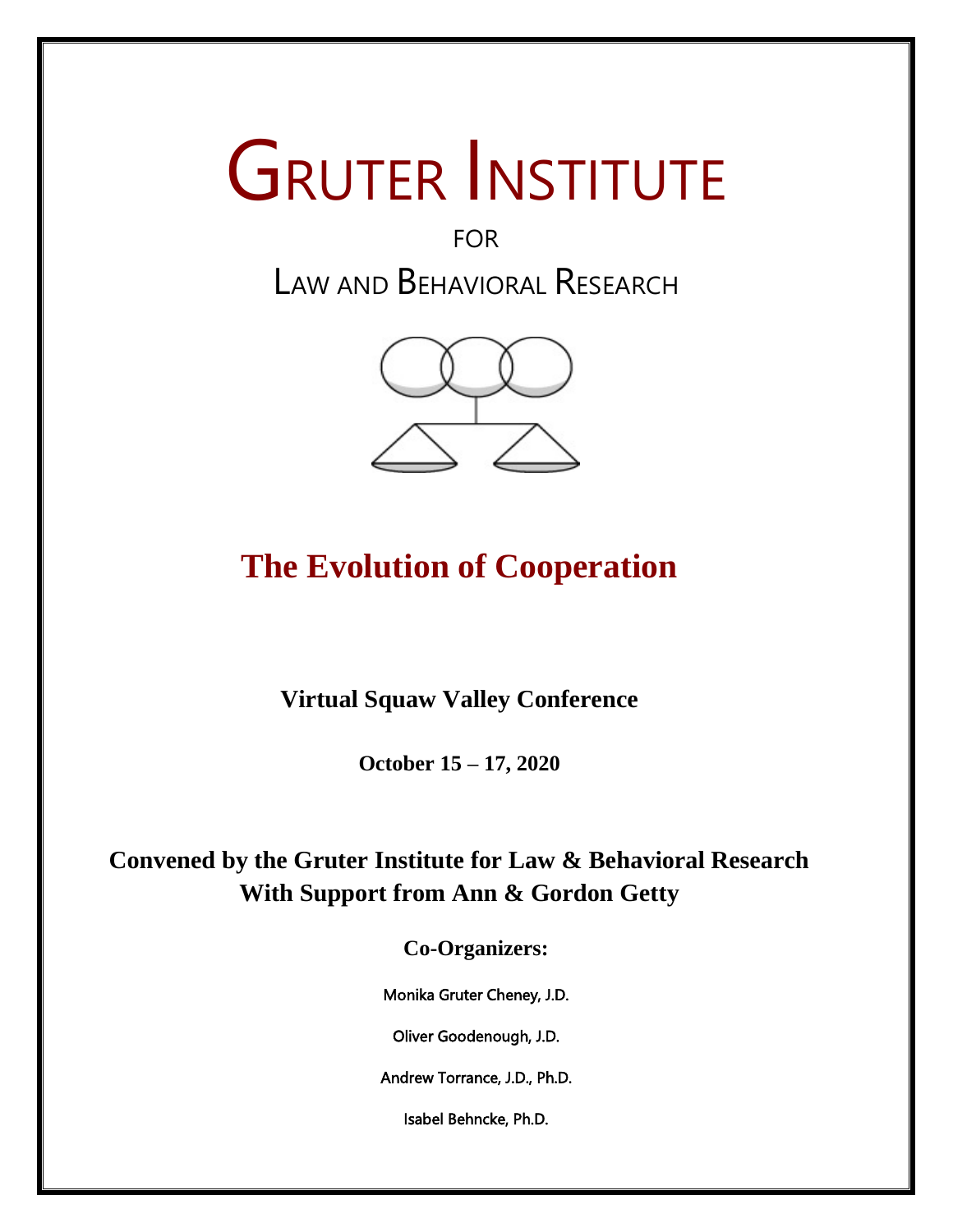# **Topic Précis**

How does cooperation work? This topic is of critical importance when studying any gregarious, groupliving species. In the midst of a global pandemic, we see the importance of cooperation in nearly every aspect of life, perhaps more than ever. Darwin is often said to have left cooperation "unexplained." Subsequent evolutionary biologists such as W.D. Hamilton have spent decades seeking to understand it. It is particularly important for humans. Cooperative groups allow the division of labor, the specialization of abilities, and productive trade. This was recognized in the 18th Century by the astounding Scottish polymath Adam Smith in The Wealth of Nations:

> The greatest improvement in the productive powers of labour, and the greater part of the skill, dexterity, and judgment with which it is any where directed, or applied, seem to have been the effects of the division of labour.

When you apply this approach across entire countries or even the globe, the productive power of groups of humans is huge. And the advantages are not just on the production side. Sharing of resources across groups provides important insurance against short term failure by any given member. If a solitary hunter or gatherer has a run of bad luck, it can be fatal. But if the individual is a member of a group with a foodsharing ethic, they can be sustained from the success of others until their individual luck changes and they regain the potential for self-sufficiency. The many kinds of insurance in our contemporary markets are scaled up applications of similar principles. The extraordinary power of human exchange, as impressively detailed in Matt Ridley's book The Rational Optimist, is another example of the productive potential of cooperation.G

The study of cooperation has sometimes been couched as a matter of "selfishness vs. altruism." But is this really the case? The pay-offs of cooperation are often large, and acting cooperatively is potentially a very self-regarding act. What makes it problematic are two factors: (i) will there be defection or predation at some point in the production cycle that will derail the pay-offs, and (ii) will the distribution of the payoffs make participation a sensible action for all involved in the cooperative effort?

Much of the study of cooperative action has focused on the game structures that can help to stabilize cooperation. Proposed solutions have included: repeat play; dealing with kin; costly signaling/commitment; "hostages;" and physical mechanisms. Some of this study has focused on "mechanism design," which looks at the structure of the game-forms involved and at how they may be altered by intentional intervention. In the human context, these interventions can be called "institutions," and one of the most important domains of institutional design and creation is law.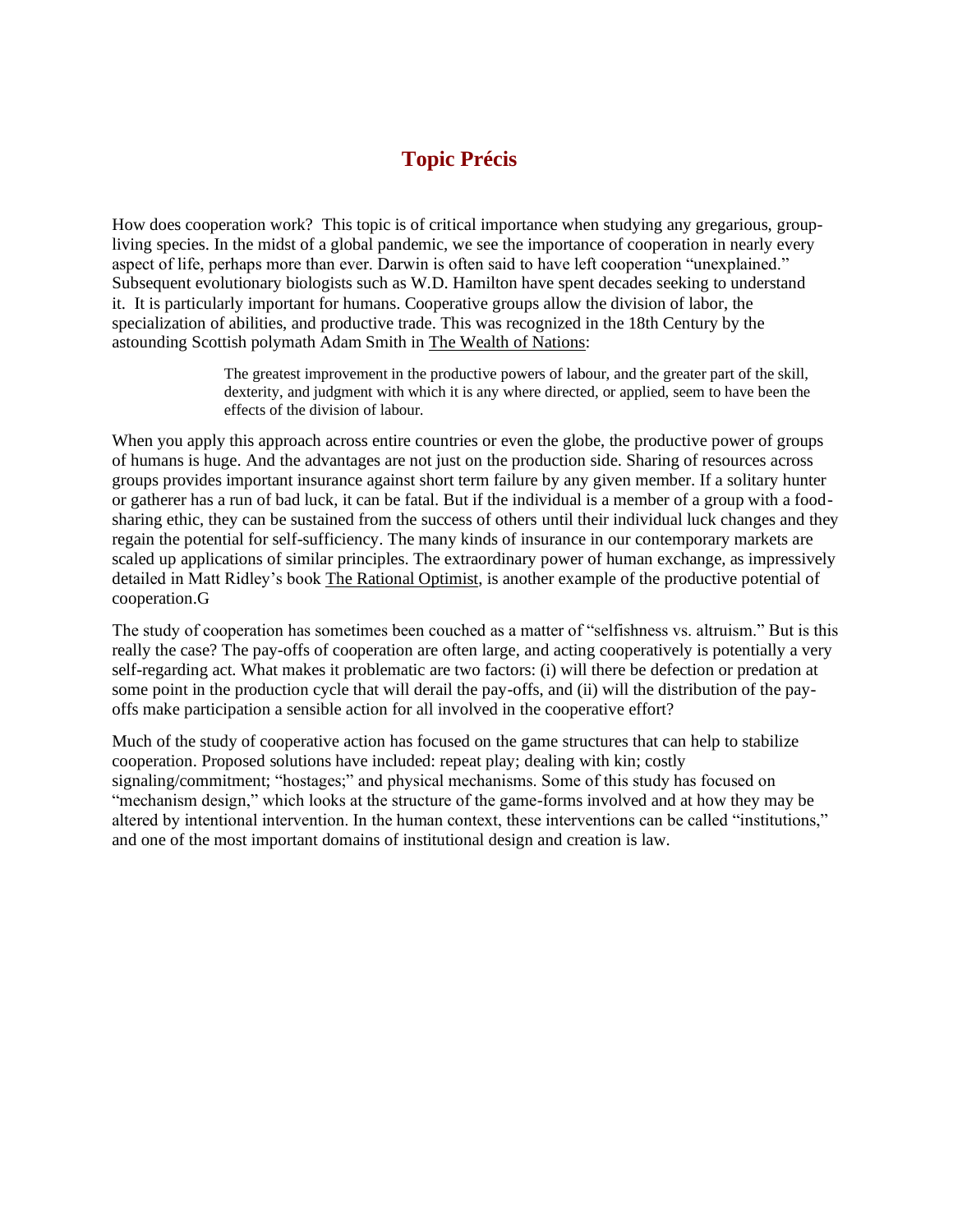Session I: The Evolution of Cooperation Chair: Monika Cheney

Sample Sub-Topics include:

- An Evolutionary Perspective
- Behavioral Insights

Speakers:

Mati Patel, Yoav Ram & Marcus Feldman, Erol Akçay, Herb Gintis, Ullica Segerstrale, Joshua Plotkin

## Session II: The Evolution of Cooperation – Continued Chair: Oliver Goodenough

Sample Sub-Topics include:

- Non-human Primates
- Human Behavior

Speakers: Kaleda Denton & Marcus Feldman, Sarah Brosnan, Isabel Behncke, Andrew Torrance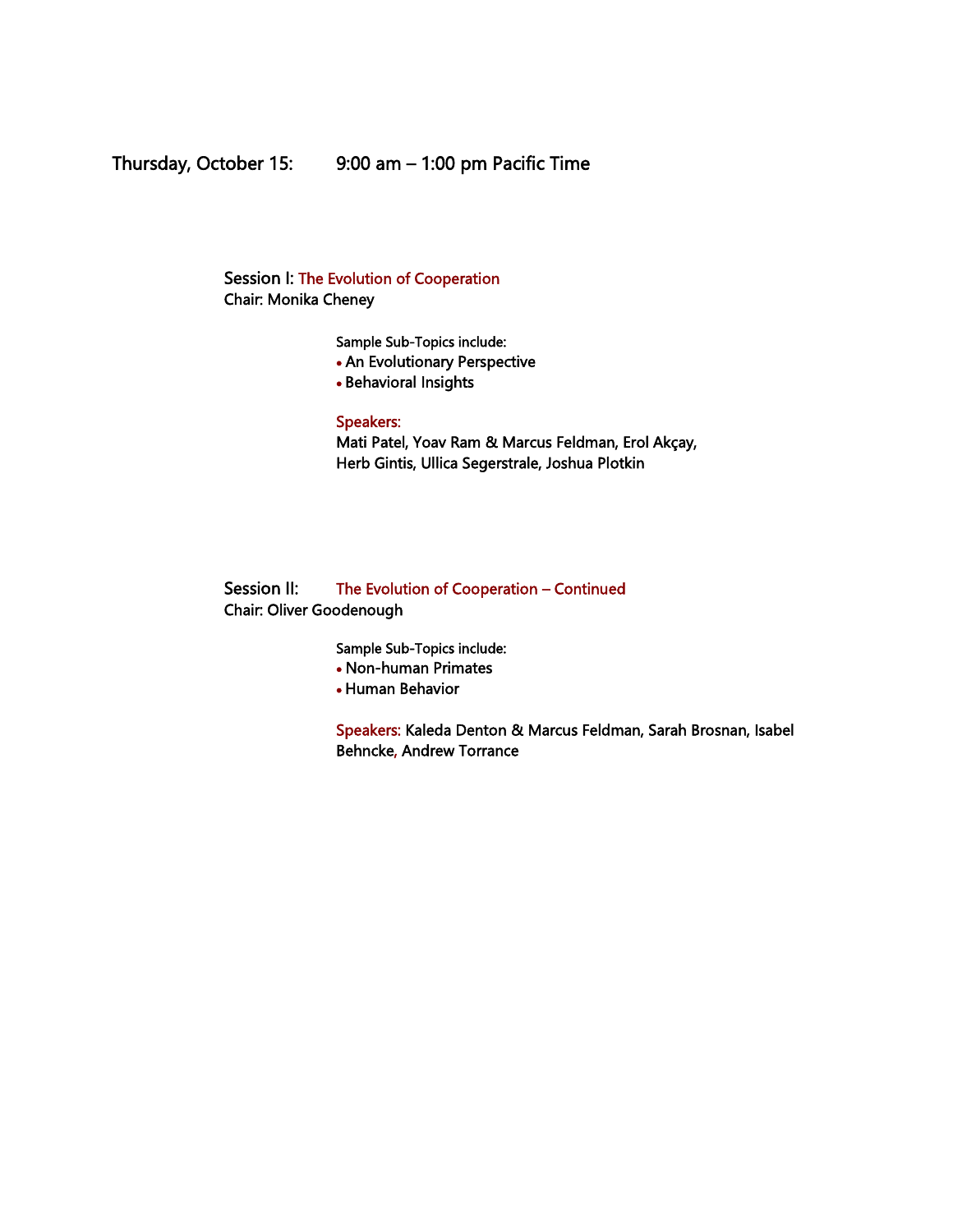# Friday, October 16: 12:00 pm – 4:00 pm Pacific Time

# Session I: Cooperation in Economic Systems

Chair: Isabel Behncke

Sample Sub-Topics include:

- Human Behavior and Markets from Adam Smith to Today
- Theories for facilitating Cooperation: Repeat Play, Costly Signaling, Investment
- Mechanism Design

Speakers: Lynne Kiesling, Kevin McCabe, Bob Frank, Charles Taylor, Gordon Getty

### Session II: Cooperation in Legal Systems Chair: Siri Terjesen

Sample Sub-Topics include:

- Law as the Codification of Cooperation
- Cooperation in the Context of Complexity & Scale
- Managing Defection: Legal Remedies

#### Speakers:

Roberta Romano, Dan Katz, [Katherine Strandburg], Peter Winn, Pamela Dixon, Dorothy Glancy, Rebecca Purdom Comments: Claire Hill

\*\*\* Optional: Virtual Festival of Beverages on Zoom immediately following the session